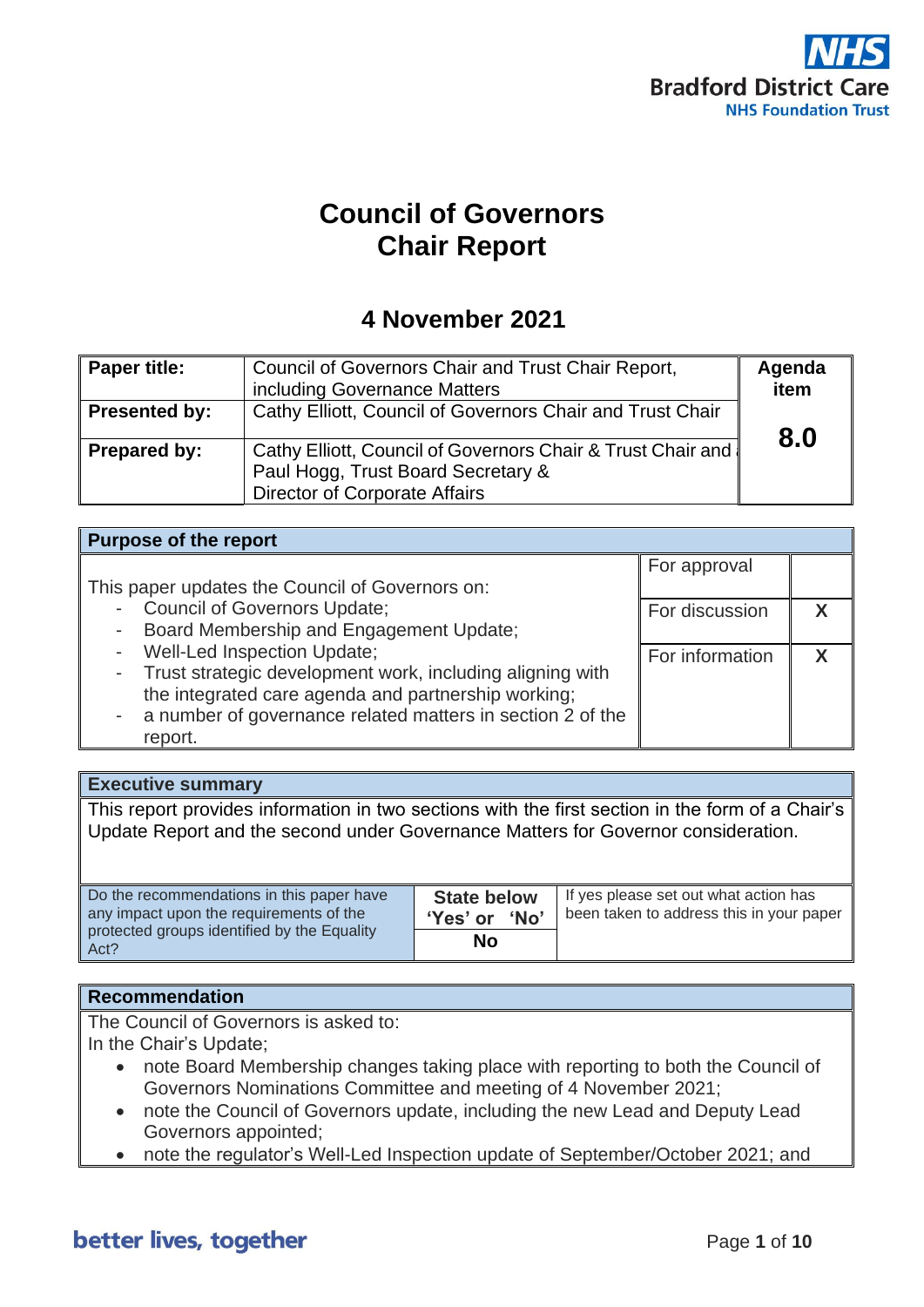

• note the Board's strategic development work in line with integrated care policy and related partnership working.

In the Governance Matters section:

- note the Governor vacancy in the Bradford South Constituency;
- note the membership of the Nominations and Remuneration Committees; and
- note the opportunity to become a member of the Membership Development Committee.

| <b>Strategic vision</b><br>Please mark those that apply with an X        |                                              |                                                                      |                                                                |                                   |
|--------------------------------------------------------------------------|----------------------------------------------|----------------------------------------------------------------------|----------------------------------------------------------------|-----------------------------------|
| <b>Providing</b><br>excellent quality<br>services and<br>seamless access | <b>Creating the</b><br>best place to<br>work | <b>Supporting</b><br>people to live<br>to their fullest<br>potential | <b>Financial</b><br>sustainability<br>growth and<br>innovation | <b>Governance</b><br>and well-led |
|                                                                          |                                              |                                                                      |                                                                | x                                 |

| <b>Care Quality Commission domains</b> |                  |                   |               |                 |
|----------------------------------------|------------------|-------------------|---------------|-----------------|
| Please mark those that apply with an X |                  |                   |               |                 |
| <b>Safe</b>                            | <b>Effective</b> | <b>Responsive</b> | <b>Caring</b> | <b>Well Led</b> |
|                                        |                  |                   |               |                 |
|                                        |                  |                   |               |                 |

| <b>Relationship to the Board</b><br><b>Assurance Framework</b><br>$\vert$ (BAF) | The work contained with this report links to the following<br>strategic risk(s) as identified in the BAF:<br>$\bullet$ N/A.                                                                                                                                              |
|---------------------------------------------------------------------------------|--------------------------------------------------------------------------------------------------------------------------------------------------------------------------------------------------------------------------------------------------------------------------|
| <b>Links to the Corporate Risk</b><br><b>Register (CRR)</b>                     | The work contained with this report links to the following<br>corporate risk(s) as identified in the CRR:<br>$\bullet$ N/A.                                                                                                                                              |
| <b>Compliance and regulatory</b><br>implications                                | The following compliance and regulatory implications<br>have been identified as a result of the work outlined in this<br>report:<br>Working with the NHS Improvement regulatory<br>framework.<br>Compliance with the Foundation Trust Code of<br>$\bullet$<br>Governance |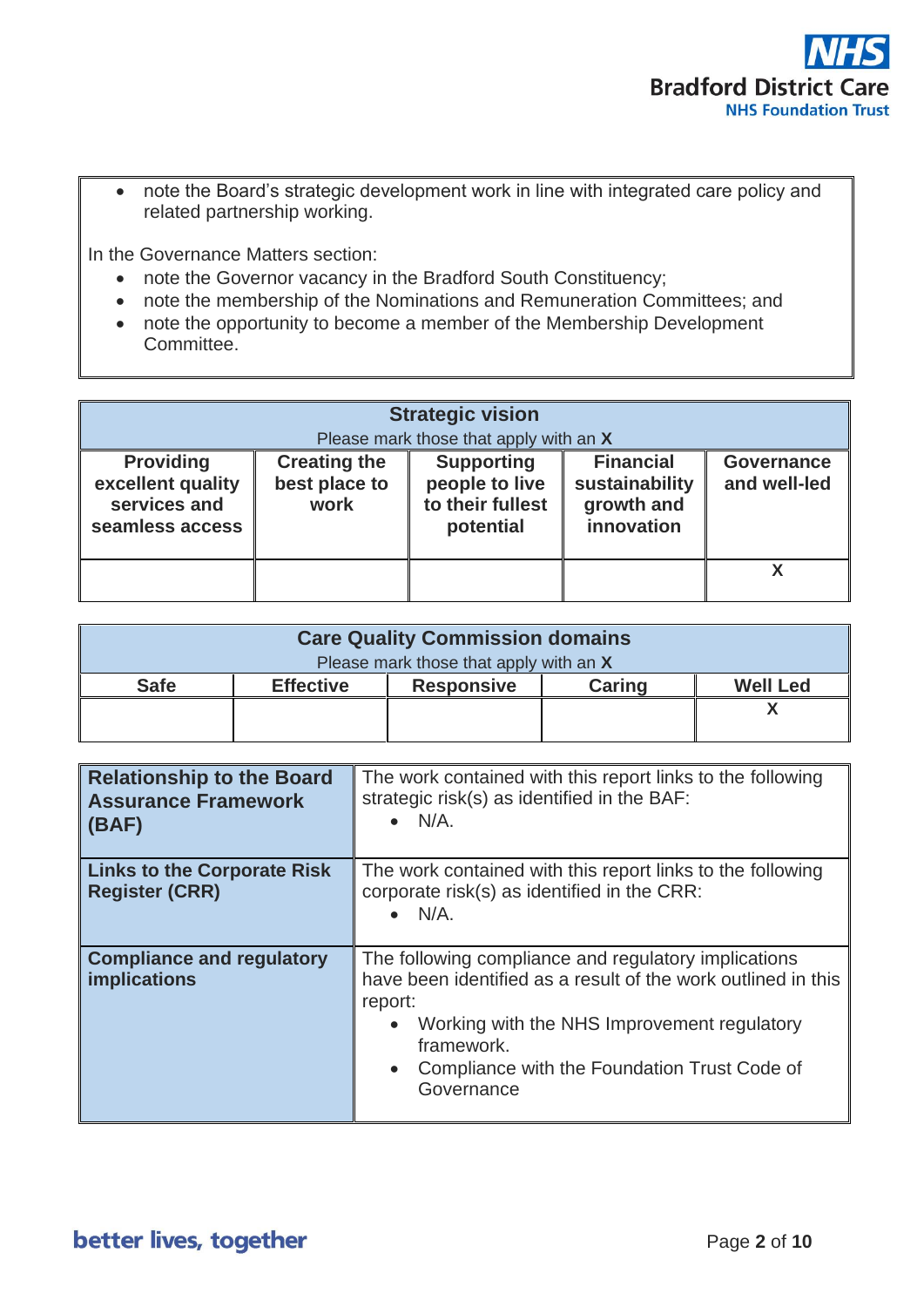

## **Meeting of the Council of Governors**

## **4 November 2021**

## **Section 1: Chair Update**

*Thank you as always to all of our staff and partners who continue to work together in challenging times during the pandemic, especially moving into the 2021/22 Winter period, including our Chief Executive and Executive Management Team.*

*As shared on 13 October this year, I will be moving on from the Trust to take up a new role as West Yorkshire Integrated Care Board Chair from December this year. Thank you to staff, Governors and the Board for their support of me with this move. Interim arrangements are agreed, including Non Executive Director (NED) Carole Panteli becoming Interim Chair from December this year until the end of March 2022. Thanks to Carole for agreeing to take on this role.* 

### **Council of Governors**

#### **Lead & Deputy Lead Governor Appointments**

As confirmed at the 2021 Annual Members Meeting (AMM) in September this year, Anne Scarborough will become the Trust's next Lead Governor from November this year as an uncontested candidate. Nicky Green as out-going Lead Governor and Anne as incoming Lead Governor have been working on a handover together since September, including supporting each other through the regulator Well-Led inspection that month, which is appreciated. I want to note the Trust's gratitude to Nicky Green for her active role as Lead Governor since 2019 and her many years as a Governor with us. Nicky will stay on as a Governor into spring next year.

On 18 October this year we confirmed Staff Governor Linzi Maybin as the Trust's Deputy Lead Governor to work with Anne from November this year. Linzi was appointed following a Governor voting process in early October. Linzi will take on the role, following the retirement of Colin Perry earlier this year.

#### **Council of Governors Nominations Committee**

The Council's Nominations Committee of Governors met virtually on 21 October this year to review and approve the proposed Non-Executive Director (NED) recruitment plans due to the retirement of NEDs Gerry Armitage and Zulfi Hussain in February next year. An outline of NED recruitment plans is outlined in agenda item 6 of the private meeting.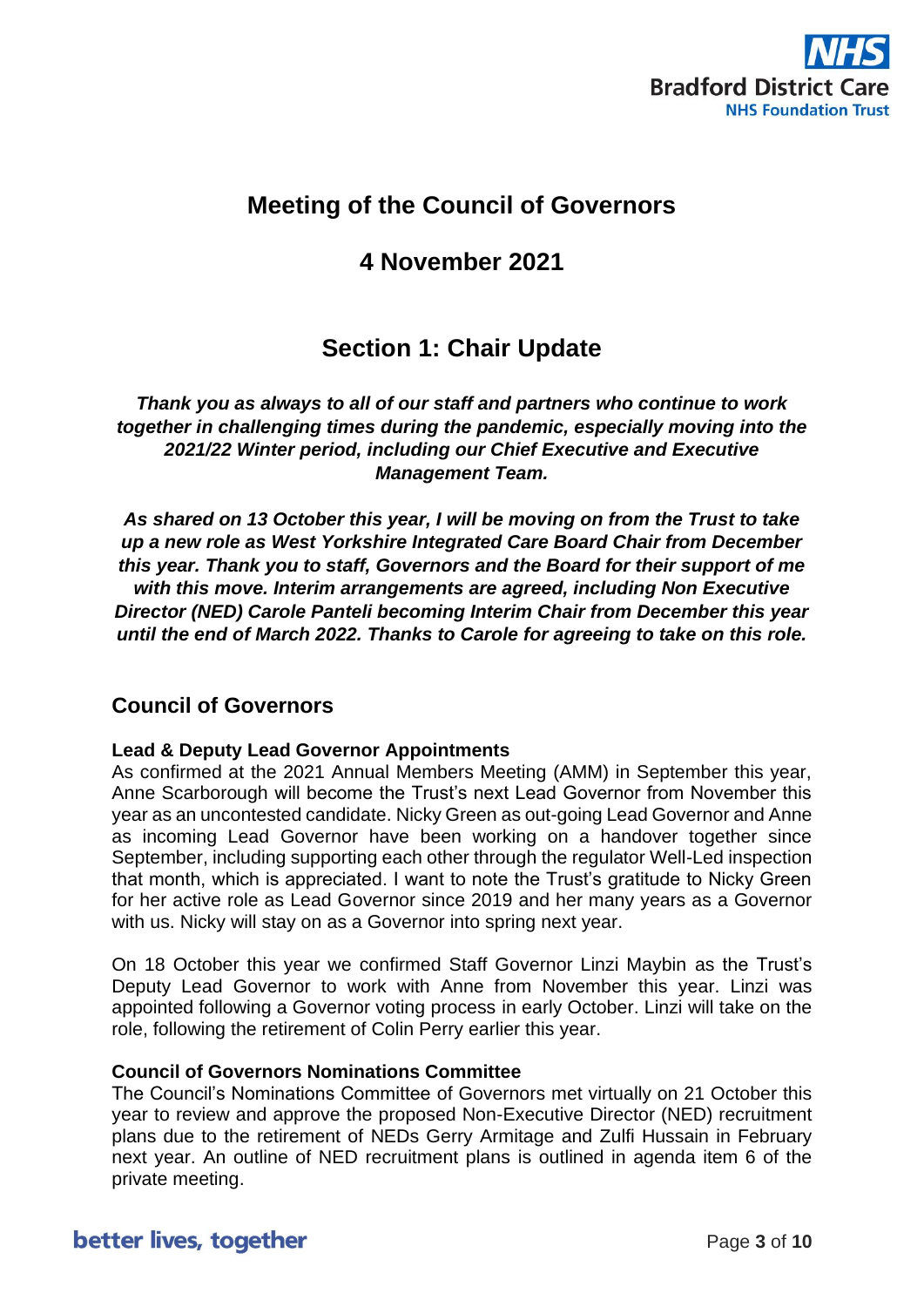

The Committee also approved the proposed interim Board arrangements due to my departure in early December this year, including NED Carole Panteli as Interim Chair, NED & Audit Chair Andrew Chang as Interim Deputy Chair and NED Simon Lewis as Interim Senior Independent Director. Once the NED recruitment plans are live and in process Governors will be updated on Chair plans.

#### **Governor Service Visits**

I was pleased to host on 27 September 2021 a tailored visit to our Lynfield Mount mental health inpatient services site for Nicky Green as out-going Lead Governor and incoming Lead Governor Anne Scarborough. They met with Thabani Songo, Operations Service Manager for the Trust's Adult Inpatient Service to learn about the services delivered on site and the capital development plan needs. (An update on our Lynfield Mount capital bid is provided later in this report). I also hosted a visit for Anne to our Covid Community Vaccination Centre at Jacob's Well on the same day to earn first-hand about the delivery on site and multi-disciplinary team approach taken. Chair hosted service visits for small groups of Governors can be arranged from time to time on request to broaden Governor understanding of the Trust's work.

#### **Governor Induction**

An induction session will take place on 2 November this year for two relatively new Governors which will conclude the Governor induction process for all new Governors starting with the Trust since May this year.

#### **Training & Development**

All Governors are invited to share their interests and needs in terms of training and development for the Trust to meet or arrange via an external provider. As a reminder, NHS Providers (NHSP) offers a national programme of sessions and the opportunity to sign up for the NHSP Governor newsletter which can all be found online. Please contact Helen Robinson in our Corporate Governance team to register your interest for training – helen.robinson@bdct.nhs.uk.

### **Strategic**

#### **Board Strategic Planning for Integrated Care**

The Trust, including the Board, continues to proactively engage in the developing integrated care agenda, led by the Government's Health & Care Bill which is currently at Committee stage in the House of Commons, following a 1<sup>st</sup> and 2<sup>nd</sup> reading. Our Trust work is in the form of being an active member of the Bradford & Craven Integrated Care Partnership (ICP) as a place-based partnership and the West Yorkshire & Harrogate (WY&H) Integrated Care System (ICS).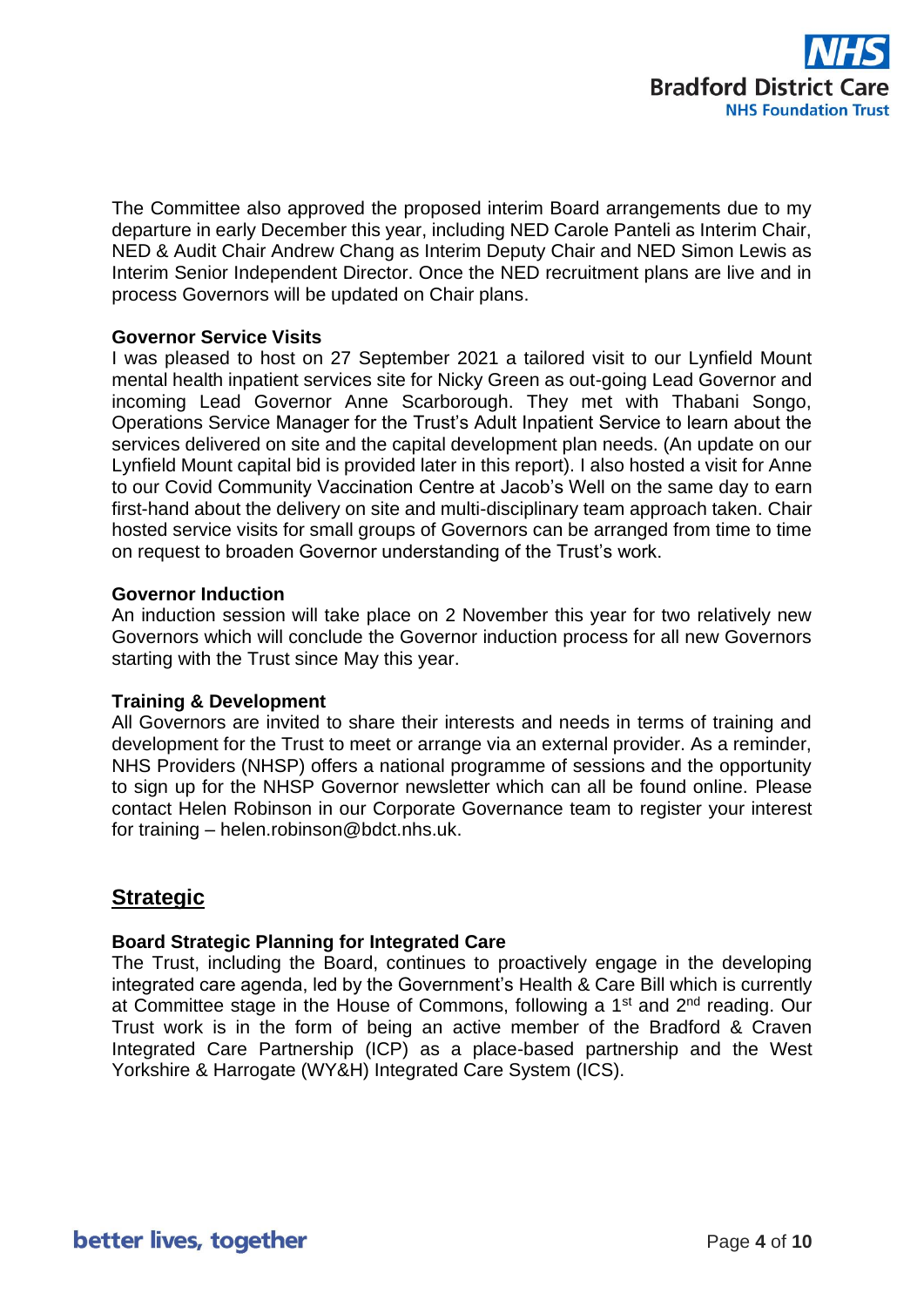

The Board has been working since April this year to review and agree next steps in responding to the Government Bill and aligning the Trust's strategic plan, Better Lives, Together, with place-based and ICS integrated care plans and delivery. One result of this work is an updated Better Lives, Together strategic plan in the public domain which has been available on our Trust website from the end of September this year.

Since April this year Board members have been working in specific groups to take forward aspects of our strategic work, including reporting to our October 2021 Private Board meeting on developing strategic partnering approach, clinical leadership in systems and stakeholder management and mapping. This work is also in line with place-based and ICS timetables for integrated care plans to be finalised by January next year to then be live from April next year. This programme aims to ensure that the Trust continues to have a clear vision and credible strategy to deliver high-quality sustainable care to people and robust plans to deliver in a changing policy landscape.

### **Outcomes Focused**

#### **Regulator Well-Led Inspection**

The Trust received a Care Quality Commission (CQC) NHS regulator inspection against the national NHS Well-Led framework and of some of our core services during September this year. As previously mentioned, the Trust has not had a formal CQC Well-Led review since February 2019, and is currently rated 'Requires Improvement' overall, including for the Well-Led domain; the formal core services and Well-Led inspections have been delayed since last year due to the pandemic.

Thank you to staff, Governors and Board members for their preparation and participation with the inspection, including attending interviews or focus groups with CQC representatives as well as meeting inspectors on site in services in the community. A verbal feedback session took place virtually on 1 October this year between the CQC regional team and some Trust Board members, and general feedback will be shared as appropriate at the 4 November Council of Governors meeting. **We expect a formal report from the CQC in mid-November** which will be reviewed at the 11 November 2021 Board meeting or the one on 9 December 2021, if timings align. Governors will be sent the public facing CQC report on the Trust when available and a Board response to the report will be prepared, led by Phil Hubbard, Director of Nursing, Professions and Care Standards.

Particular thanks to Beverley Fearnley, Deputy Director of Patient Safety, Compliance and Risk, for working on preparations with all Board members, Governors and our Senior Leadership Team.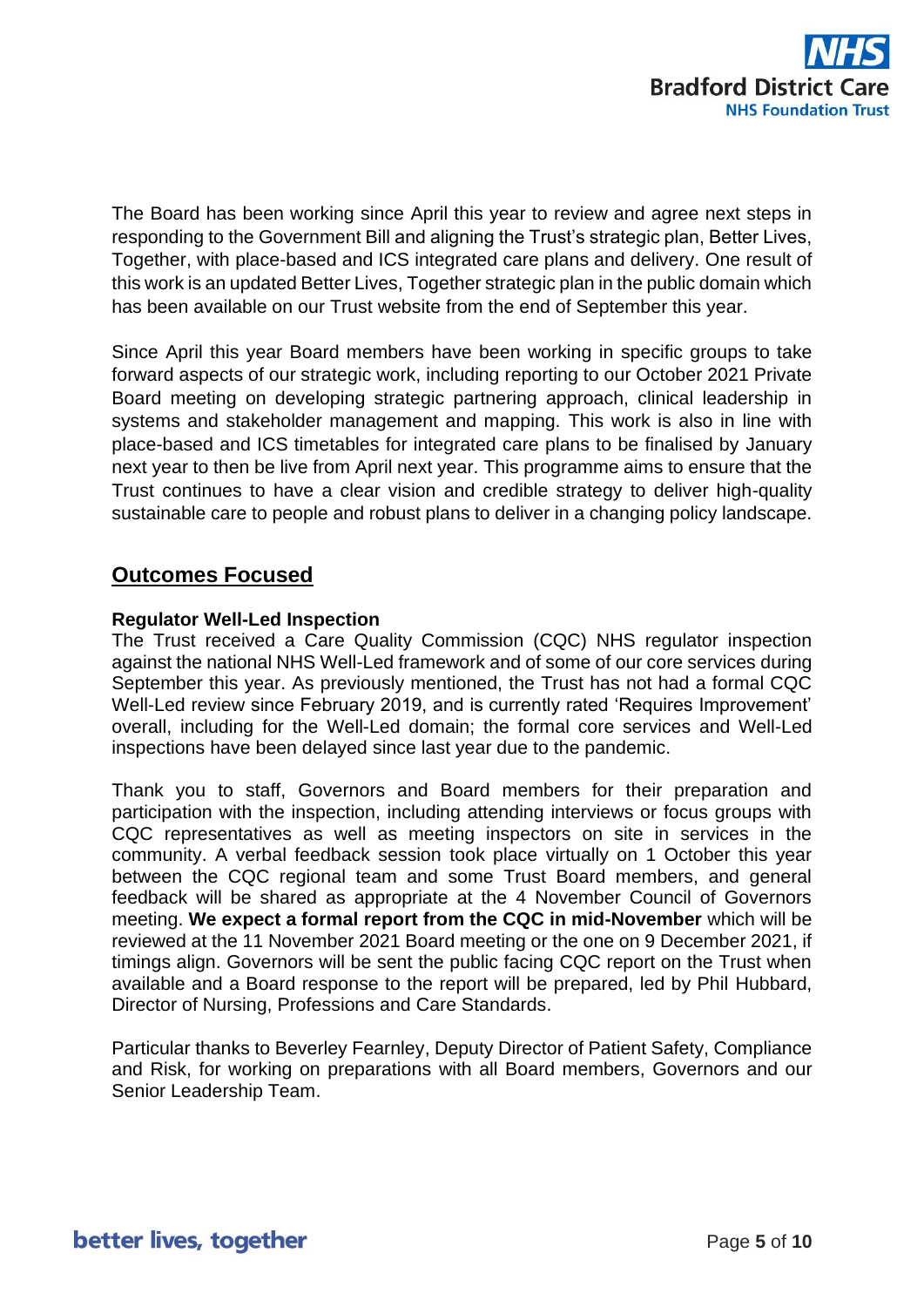

#### **Delivery of the Covid Vaccination Programme**

The Trust's Covid vaccination programme delivered since January this year continues via the Trust's Lynfield Mount hub for local healthcare and public sector workers, starting up again for booster vaccinations, and also the Trust's community vaccination centre (CVCs) site at Jacob's Well for the general public, alongside satellite and dropin sites to reach certain communities. The Trust has also extended its work this autumn to deliver vaccinations for 12 – 15 year olds in schools based on our well-established school immunisation programmes. Our work continues in line with the national Joint Committee on Vaccination and Immunisation (JCVI) vaccination categories and a NHS vaccination consent process for those being vaccinated which is supported by an ad hoc Board Assurance Committee, recorded at the relevant Board meetings and **Committees** 

#### **Lynfield Mount Capital Plan**

We continue to seek the approximate £70m+ in funding to fulfil the Lynfield Mount capital project for our mental health inpatient services which can begin as soon as funding is received, and we have submitted an Expression of Interest (EOI) for funding via a national '8 Hospitals' programme announced by Treasury in autumn last year and finalised in September this year. **We expect to hear the outcome of our EOI in late November this year** as to whether we move to the next stage of the national bidding process. Governors will be kept informed of any developments.

Governors are aware that the design is guided by our service users with whom we have begun stakeholder engagement and we will involve local people through consultation on the design, ensuring that people who use the service now and in the future are involved to support high-quality sustainable services for the new development. The development will be built with the reduction of our carbon footprint in mind. A film of the vision for the capital bid was shared with Governors via the October 2021 monthly newsletter, and **we request Governors share the film via their community and social media networks**.

#### **Partnerships**

#### **ICP for Bradford & Craven**

The Board expects to approve in January next year the next version of the Strategic Partnership Agreement (SPA) for our place-based Happy, Healthy and at Home strategy in partnership to be delivered in Bradford District & Craven via an 'Act as One' approach to partnership working for health & social care.

Our Chief Operating Officer and Trust Board Secretary are proactive contributors to place-based developing plans, and a presentation was given for feedback to the October 2021 Private Board on developing place-based governance arrangements. The Chief Executive and I attend the NHS Chairs, Elected Officials and equivalents ICP group each month, hosted by the place's Clinical Commissioning Group Chief Executive, to support this work.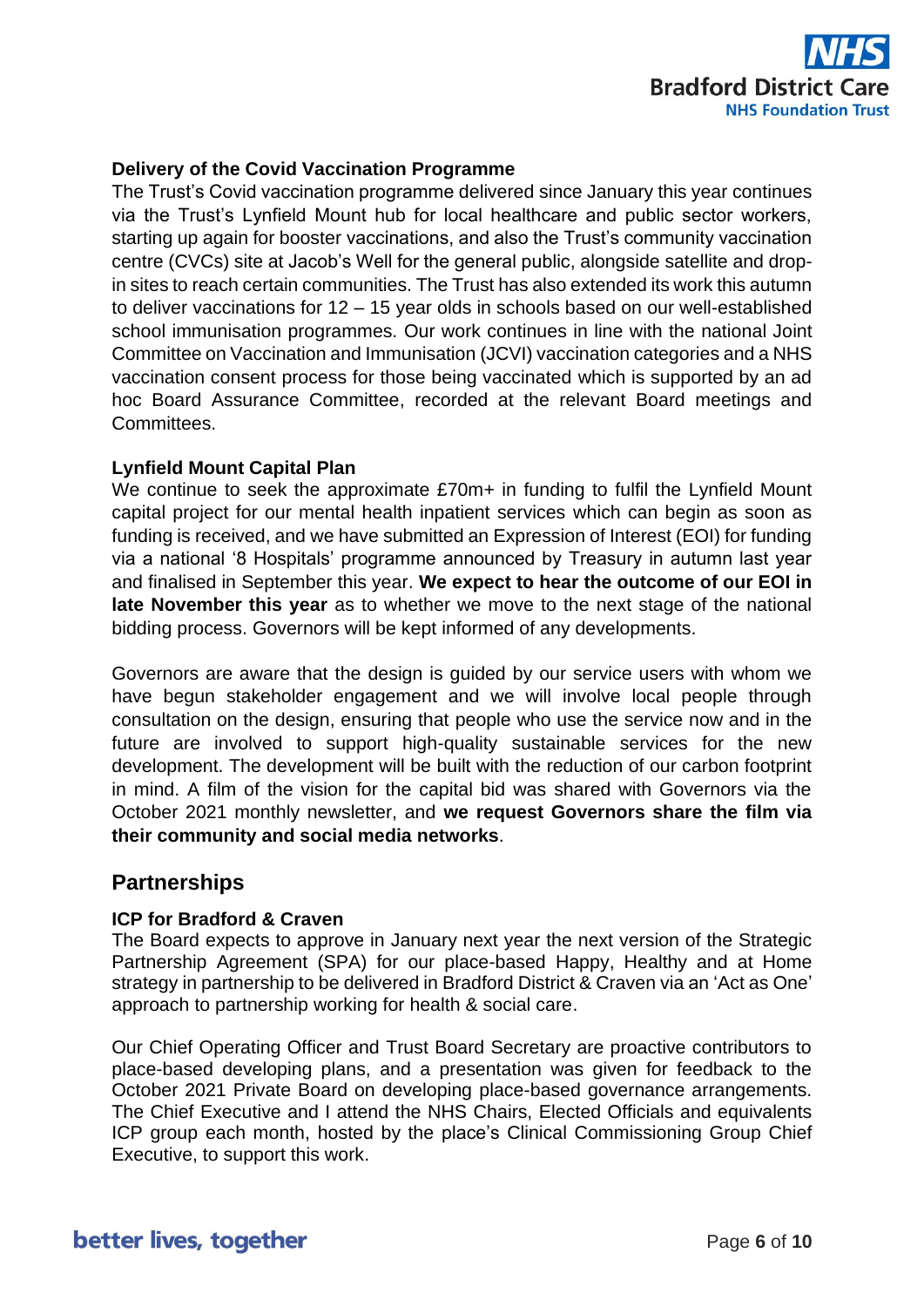

#### **WY&H Committees in Common (CinC) for Mental Health, Learning Disabilities & Autism (MH,LD&A)**

The Trust's involvement with the Provider Collaborative CinC of four MH,LD&A NHS trusts includes the attendance of the most recent quarterly meeting on 21 October this year to review the now live Tier-4 CAMHS and Adult Secure service transformations across the four trusts and to receive an update on the Assessment Treatment Unit (ATU) transformation. Each service transformation is led by one of the trusts in the Provider Collaborative for the benefit of service users across West Yorkshire, and BDCFT leads on the ATU transformation. A Triple-A report will be presented to a future Public Board meeting to outline assurance gained by BDCFT from CinC as part of incommon reporting across the four trusts involved.

**Governors and NEDs are invited to the next six-monthly West Yorkshire MHLD&A virtual briefing and event on 23 November this year, 9am – 1pm**. Please contact Helen Robinson in our Corporate Governance team to register your interest – helen.robinson@bdct.nhs.uk

### **People**

#### **Board Visits & Workforce Engagement**

Plans and activities continue to ensure Board visibility across the Trust whilst gaining insights across the organisation of ensuring a culture of high-quality, sustainable care. Whilst observing Infection Prevention guidelines, activities include:

- **The Board visits against our Go See Framework via a new phase of visits which** began in May this year with joint Executive and NED visits in person and virtually. As an example, I joined our Medical Director on 14 October this year for a virtual visit with local young apprentices to discuss ways to improve access to children and young people's mental health services, and a virtual visit to our City District Nursing team to discuss their best practice and service achievements on 21 September this year. The Board's Go See Framework support Board visibility and service engagement, linked to the CQC's Well-Led framework. Governors are welcome to observe these visits, linked to their role on holding to account Chairs and NEDs.
- Board members engage in a variety of ways with staff and services via other visits, such as the **recent Dementia Assessment Unit (DAU) virtual celebration event** to profile and acknowledge the quality improvement and best practice undertaken by the team.
- **Board members continue to engage with staff via established forums**, attending virtual staff forms such as the Aspiring Cultures Network monthly meetings, and the two-monthly Strategic Equality, Diversity and Inclusion, Accountability and Governance Group;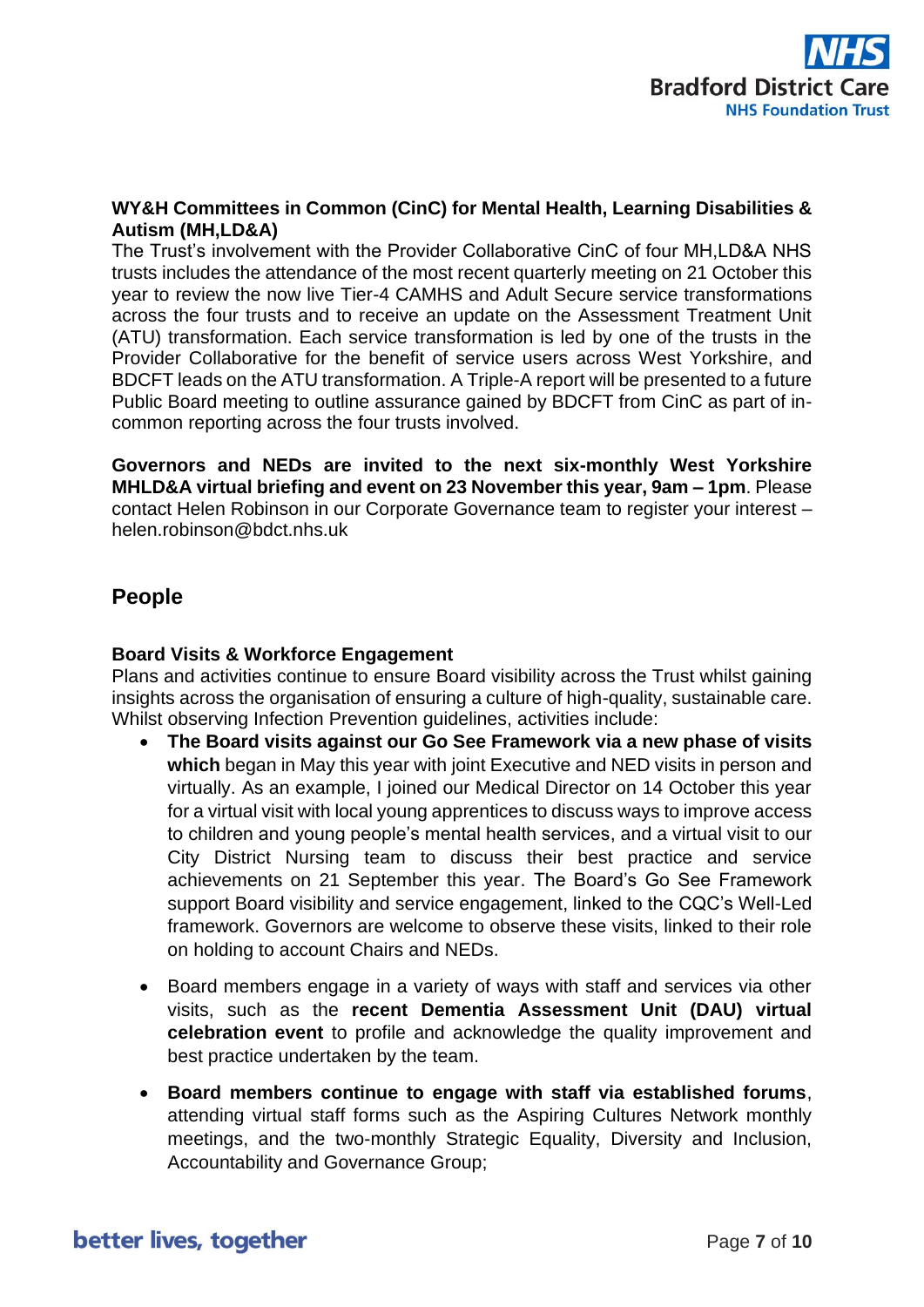

• **Board members present or observe the weekly Executive Broadcasts** for the workforce which hundreds of staff typically attend on a variety of topics linked to the Trust's response to the pandemic or schedule of activities, such as values-based recruitment and our Belonging & Inclusion plan, linked to Black History Month.

**Cathy Elliott Council of Governors and Trust Chair October 2021**

## **Section 2: Governance Matters**

#### **Changes to the Council of Governors**

We received a message from **Joyce Thackwray** that she has decided to stand down as a Governor for the Bradford South constituency due to other commitments – having recently started a series of dementia friendly support groups in her local area. These are alongside her existing commitments on her local Patient Participation Group and the local health and wellbeing allotment in Clayton. We would like to thank Joyce for her work at the Trust and the contribution she has made on the Council of Governors.

The Trust held Governor elections in the Bradford South constituency earlier in the year which resulted in Dr Sidney Brown being re-elected for a second term. The Trust's Constitution allows for the next highest polling candidate to be contacted if a Governor vacates a seat within 6 months of an election. Sarah Young was contacted but has declined the role as she is now at university undertaking a nursing degree. The Corporate Governance team will make arrangements for an election to fill vacant seats in the new year.

#### **Council of Governor Sub-Committees**

Governors will recall that the Trust asked for expressions of interest for membership on the Governor-led Committees and those Governors who responded have been included. Set out below is the membership of the Committees and a brief description of each Committee.

#### **Remuneration Committee**

The duties of the Committee include the following:

- considering annually the level of remuneration of the Chair and Non-Executive Directors:
- make recommendations to the Council of Governors on any increases in remuneration; and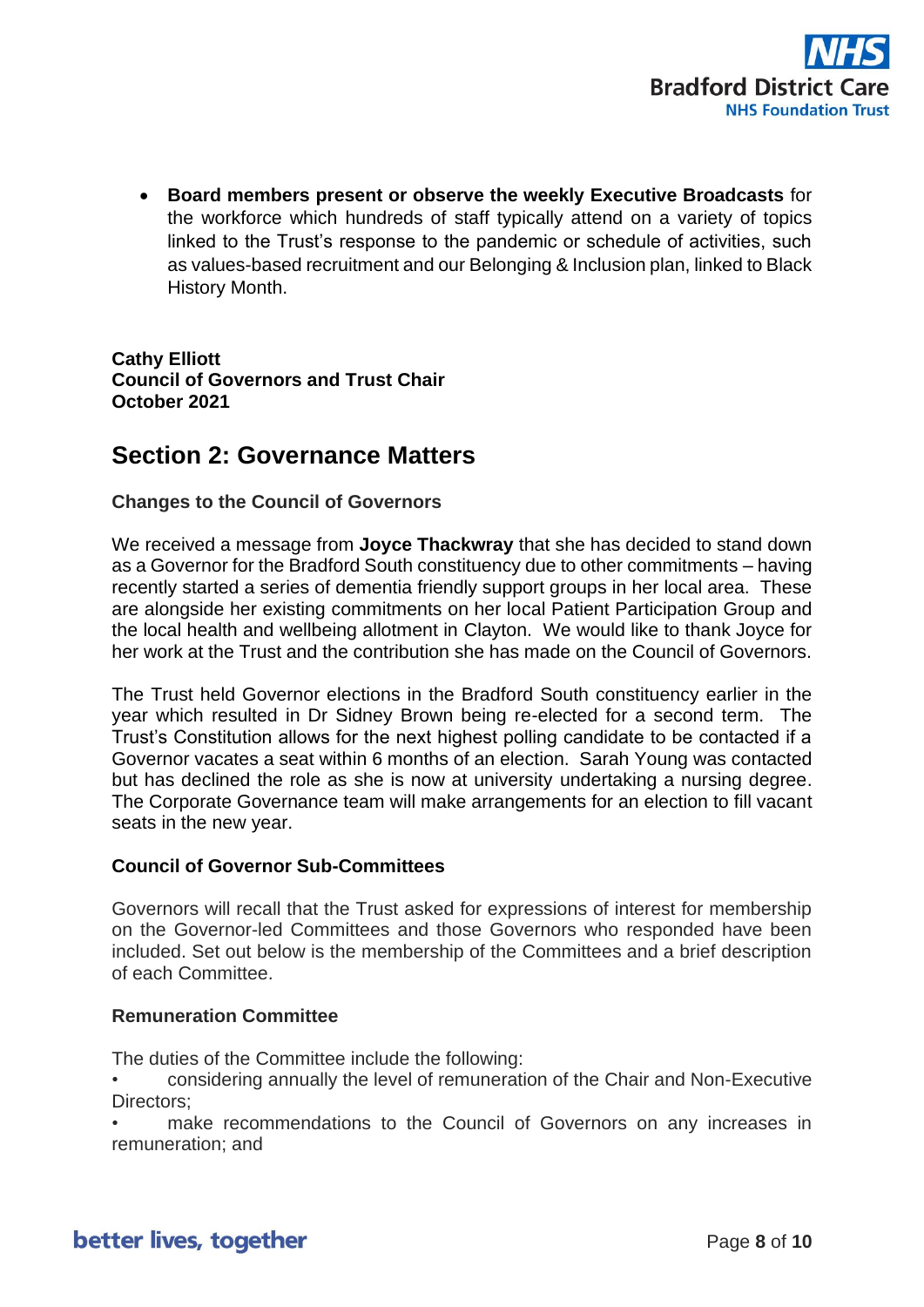

• undertake, at least every three years (and when it is intended to make a material change to remuneration), an assessment of remuneration levels (this will be through the use of external professional advisers). If an external assessment is not deemed necessary, ensure the reason(s) for this are incorporated into the minutes of the meeting and reported through the Annual Report.

The membership is:

Anne Scarborough Micky Green Sid Brown<br>
Stan Clav Stan Clave Stan Abdul Khalifa Anne Graham Stan Clay **Abdul Khalifa** Annual Abdul Khalifa Ishtiaq Ahmed

#### **Nominations Committee**

The duties of the Committee include the following:

- on expiry of the initial Non-Executive Directors' current term of appointment, to consider whether to recommend to the Council of Governors to reappoint each or any retiring Non Executive Director;
- to ask the Board of Directors to identify suitable candidates if the Council of Governors does not make a re-appointment;
- to consider suitable candidates identified by the Board of Directors;
- to ensure plans are in place for the orderly succession for appointments to the Board; and

• to make recommendations to the Council of Governors on each appointment taking into account the job description and person profile drawn up by the Board of Directors.

The membership is:

Anne Scarborough Linzi Maybin Sid Brown Tina Butler

#### **Membership Development Committee – proposed membership**

We are inviting Governors to express an interest in joining this Committee, which we will be re-establishing shortly. Currently only two Governors have done so, so there are three more places available.

#### **Please contact [corporate.governance@bdct.nhs.uk](mailto:corporate.governance@bdct.nhs.uk) if you are interested in the work of this Committee.**

The overall aim of this Committee is to ensure the Trust recruits a membership which is representative of the local community and offers opportunities for its membership to engage in the work of the Trust.